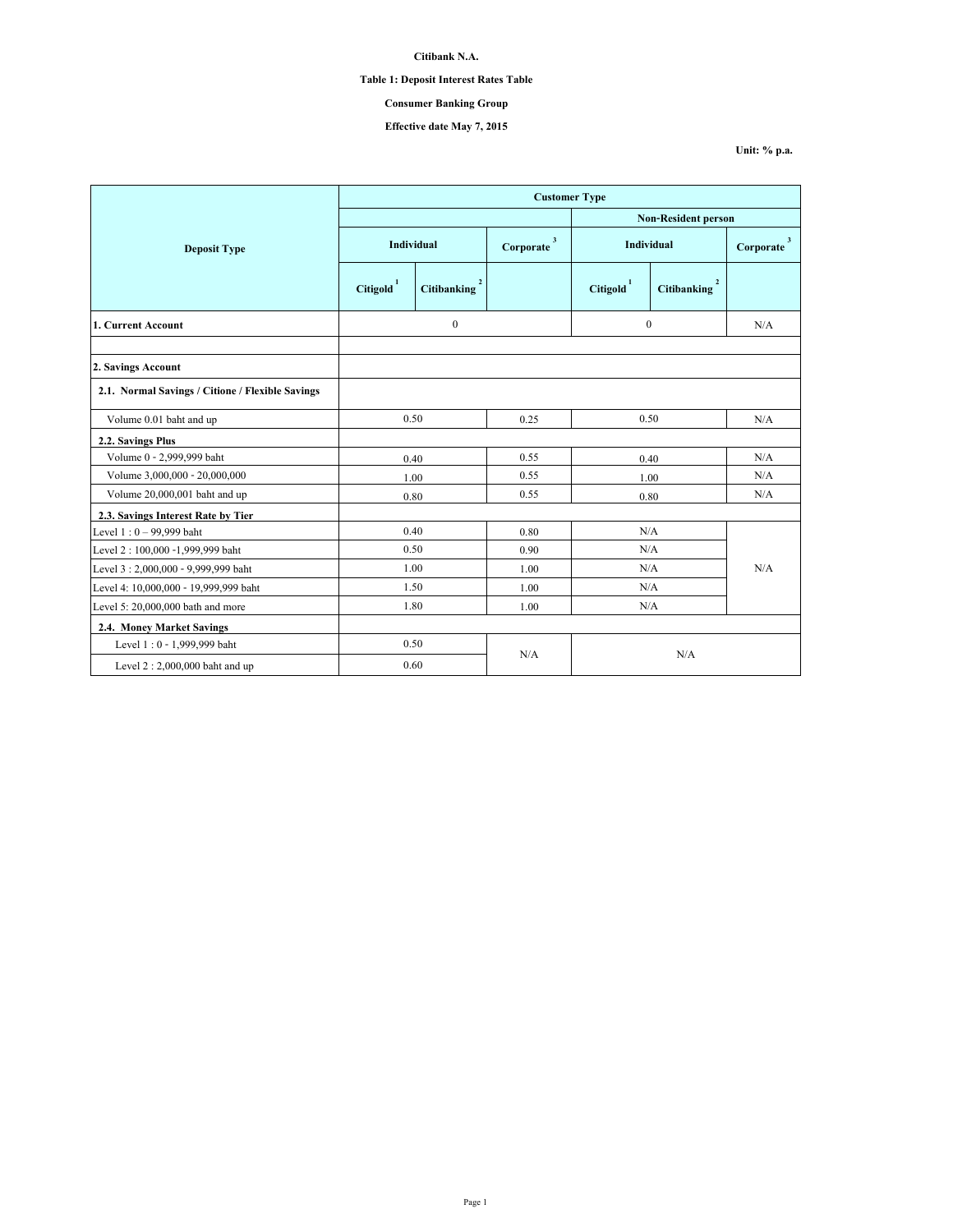# **Table 1: Deposit Interest Rates Table**

## **Consumer Banking Group**

**Unit: % p.a.**

**Effective date May 7, 2015**

|                                                                          |                            |                            | <b>Customer Type</b>   |                       |                            |                          |
|--------------------------------------------------------------------------|----------------------------|----------------------------|------------------------|-----------------------|----------------------------|--------------------------|
|                                                                          | <b>Non-Resident person</b> |                            |                        |                       |                            |                          |
| <b>Deposit Type</b>                                                      |                            | Individual                 |                        |                       | Individual                 | $Corporate$ <sup>3</sup> |
|                                                                          | Citigold <sup>1</sup>      | $\mathbf 2$<br>Citibanking | Corporate <sup>3</sup> | Citigold <sup>1</sup> | $\mathbf 2$<br>Citibanking |                          |
| 3. Time Deposit                                                          |                            |                            |                        |                       |                            |                          |
| 3.1 Normal Time Deposit -                                                |                            |                            |                        |                       |                            |                          |
| Minimum opening account 100,000 Baht                                     |                            |                            |                        |                       |                            |                          |
| <b>3-Month Tenors</b>                                                    |                            |                            |                        |                       |                            |                          |
| Volume 100,000 Baht and up                                               |                            | 0.70                       | 0.45                   |                       | N/A                        |                          |
| <b>6-Month Tenors</b>                                                    |                            |                            |                        |                       |                            |                          |
| Volume 100,000 Baht and up                                               |                            | 0.75                       | 0.50                   |                       | 0.65                       | N/A                      |
| 9-Month Tenors                                                           |                            |                            |                        |                       |                            |                          |
| Volume 100,000 Baht and up                                               |                            | 0.80                       | 0.55                   |                       | 0.70                       | N/A                      |
| <b>12-Month Tenors</b>                                                   |                            |                            |                        |                       |                            |                          |
| Volume 100,000 Baht and up                                               |                            | 0.85                       | 0.60                   |                       | 0.75                       | N/A                      |
|                                                                          |                            |                            |                        |                       |                            |                          |
| <b>18-Month Tenors</b>                                                   |                            | 0.90                       |                        |                       | 0.80                       |                          |
| Volume 100,000 Baht and up                                               |                            |                            | 0.65                   |                       |                            | N/A                      |
| 24-Month Tenors                                                          |                            |                            |                        |                       |                            |                          |
| Volume 100,000 Baht and up                                               |                            | 0.95                       | 0.70                   |                       | 0.85                       | N/A                      |
| <b>36-Month Tenors</b>                                                   |                            |                            |                        |                       |                            |                          |
| Volume 100,000 baht and up                                               |                            | 1.00                       | 0.75                   |                       | 0.90                       | N/A                      |
| <b>48-Month Tenors</b>                                                   |                            |                            |                        |                       |                            |                          |
| Volume 100,000 baht and up                                               |                            | 1.05                       | 0.80                   |                       | 0.95                       | N/A                      |
| <b>60-Month Tenors</b>                                                   |                            |                            |                        |                       |                            |                          |
| Volume 100,000 baht and up                                               |                            | 1.10                       | 0.85                   |                       | 1.00                       | N/A                      |
| 3.2 Normal Time Deposit Online -<br>Minimum opening account 100,000 Baht |                            |                            |                        |                       |                            |                          |
| <b>3-Month Tenors</b>                                                    |                            |                            |                        |                       |                            |                          |
|                                                                          |                            |                            |                        |                       |                            |                          |
| Volume 100,000 Baht and up                                               |                            | 1.05                       | N/A                    |                       | 1.05                       | N/A                      |
| <b>6-Month Tenors</b>                                                    |                            |                            |                        |                       |                            |                          |
| Volume 100,000 Baht and up                                               |                            | 0.75                       | 0.50                   |                       | 0.75                       | N/A                      |
| 9-Month Tenors                                                           |                            |                            |                        |                       |                            |                          |
| Volume 100,000 Baht and up                                               |                            | 0.80                       | 0.55                   |                       | 0.80                       | N/A                      |
| <b>12-Month Tenors</b>                                                   |                            |                            |                        |                       |                            |                          |
| Volume 100,000 Baht and up                                               |                            | 0.85                       | 0.60                   |                       | 0.85                       | N/A                      |
| <b>18-Month Tenors</b><br>Volume 100,000 Baht and up                     |                            | 0.90                       | 0.65                   |                       | 0.90                       | N/A                      |
| <b>24-Month Tenors</b>                                                   |                            |                            |                        |                       |                            |                          |
| Volume 100,000 Baht and up                                               |                            | 0.95                       | 0.70                   |                       | 0.95                       | N/A                      |
| <b>36-Month Tenors</b>                                                   |                            |                            |                        |                       |                            |                          |
| Volume 100,000 baht and up                                               |                            | 1.00                       | 0.75                   |                       | 1.00                       | N/A                      |
| <b>48-Month Tenors</b>                                                   |                            |                            |                        |                       |                            |                          |
| Volume 100,000 baht and up                                               |                            | 1.05                       | 0.80                   |                       | 1.05                       | N/A                      |
| <b>60-Month Tenors</b>                                                   |                            |                            |                        |                       |                            |                          |
| Volume 100,000 baht and up                                               |                            | 1.10                       | 0.85                   |                       | 1.10                       | N/A                      |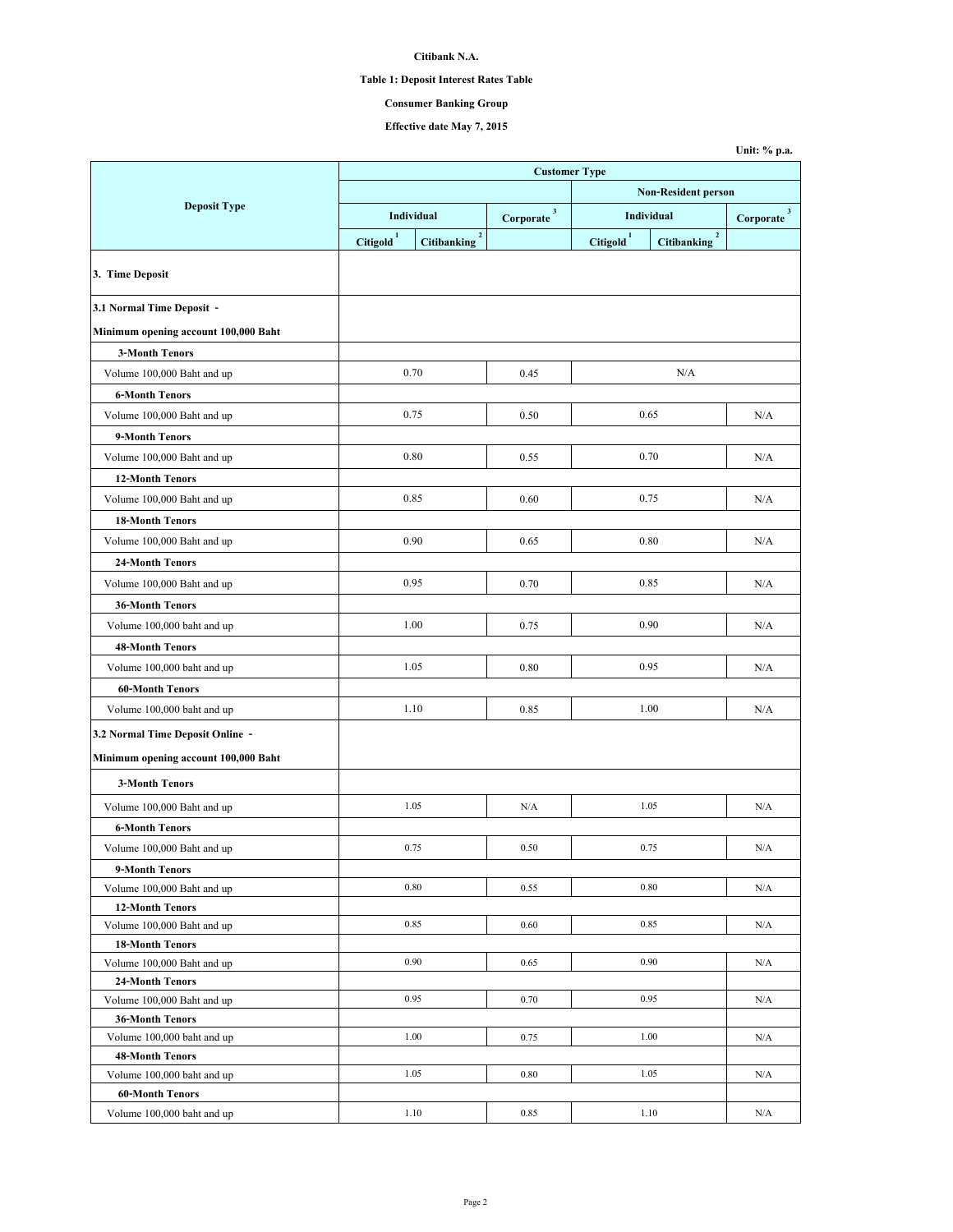# **Table 1: Deposit Interest Rates Table**

# **Consumer Banking Group**

**Effective date May 7, 2015**

|                                    |                            |                                        | <b>Customer Type</b>                            |                     |                                   |                         |
|------------------------------------|----------------------------|----------------------------------------|-------------------------------------------------|---------------------|-----------------------------------|-------------------------|
|                                    | <b>Non-Resident person</b> |                                        |                                                 |                     |                                   |                         |
| <b>Deposit Type</b>                | Individual                 |                                        | $\textbf{Corporate} \text{ }^{3}$<br>Individual |                     |                                   | $\overline{\mathbf{3}}$ |
|                                    |                            |                                        |                                                 |                     |                                   | Corporate               |
|                                    | Citigold <sup>1</sup>      | $\boldsymbol{2}$<br><b>Citibanking</b> |                                                 | $\text{Citigold}^1$ | $\mathbf 2$<br><b>Citibanking</b> |                         |
| 3.3 Periodic Time Deposit-         |                            |                                        |                                                 |                     |                                   |                         |
| <b>Monthly Interest Paid</b>       |                            |                                        |                                                 |                     |                                   |                         |
| <b>6-Month Tenors</b>              |                            |                                        |                                                 |                     |                                   |                         |
| Volume 200,000 baht and up         | 0.55                       |                                        |                                                 | N/A                 |                                   |                         |
| 9-Month Tenors                     |                            |                                        |                                                 |                     |                                   |                         |
| Volume 200,000 baht and up         | 0.60                       |                                        |                                                 | N/A                 |                                   |                         |
| <b>12-Month Tenors</b>             |                            |                                        |                                                 |                     |                                   |                         |
| Volume 200,000 baht and up         | 0.65                       |                                        |                                                 | N/A                 |                                   |                         |
| <b>18-Month Tenors</b>             |                            |                                        |                                                 |                     |                                   |                         |
| Volume 200,000 baht and up         | 0.70                       |                                        |                                                 | N/A                 |                                   |                         |
| 24-Month Tenors                    |                            |                                        |                                                 |                     |                                   |                         |
| Volume 200,000 baht and up         | 0.75                       |                                        |                                                 | N/A                 |                                   |                         |
| <b>36-Month Tenors</b>             |                            |                                        |                                                 |                     |                                   |                         |
| Volume 200,000 baht and up         | 0.80                       |                                        |                                                 | N/A                 |                                   |                         |
| <b>48-Month Tenors</b>             |                            |                                        |                                                 |                     |                                   |                         |
| Volume 200,000 baht and up         | 0.85                       |                                        |                                                 | N/A                 |                                   |                         |
| <b>60-Month Tenors</b>             |                            |                                        |                                                 |                     |                                   |                         |
| Volume 200,000 baht and up         | 0.90                       |                                        | N/A                                             |                     |                                   |                         |
|                                    |                            |                                        |                                                 |                     |                                   |                         |
| <b>Quarterly Interest Paid</b>     |                            |                                        |                                                 |                     |                                   |                         |
| <b>12-Month Tenors</b>             |                            |                                        |                                                 |                     |                                   |                         |
| Volume 200,000 baht and up         | 0.65                       |                                        |                                                 | N/A                 |                                   |                         |
| <b>18-Month Tenors</b>             |                            |                                        |                                                 |                     |                                   |                         |
| Volume 200,000 baht and up         | 0.70                       |                                        | N/A                                             |                     |                                   |                         |
| 24-Month Tenors                    |                            |                                        |                                                 |                     |                                   |                         |
| Volume 200,000 baht and up         | 0.75                       |                                        |                                                 | N/A                 |                                   |                         |
| <b>36-Month Tenors</b>             |                            |                                        |                                                 |                     |                                   |                         |
| Volume 200,000 baht and up         | 0.80                       |                                        |                                                 | N/A                 |                                   |                         |
|                                    |                            |                                        |                                                 |                     |                                   |                         |
| <b>48-Month Tenors</b>             |                            |                                        |                                                 |                     |                                   |                         |
| Volume 200,000 baht and up         | 0.85                       |                                        |                                                 | N/A                 |                                   |                         |
| <b>60-Month Tenors</b>             |                            |                                        |                                                 |                     |                                   |                         |
| Volume 200,000 baht and up         | 0.90                       |                                        | N/A                                             |                     |                                   |                         |
|                                    |                            |                                        |                                                 |                     |                                   |                         |
| <b>Semi Annually Interest Paid</b> |                            |                                        |                                                 |                     |                                   |                         |
| <b>12-Month Tenors</b>             |                            |                                        |                                                 |                     |                                   |                         |
| Volume 200,000 baht and up         | 0.65                       |                                        |                                                 | N/A                 |                                   |                         |
| <b>18-Month Tenors</b>             |                            |                                        |                                                 |                     |                                   |                         |
| Volume 200,000 baht and up         | 0.70                       |                                        | N/A                                             |                     |                                   |                         |
| 24-Month Tenors                    |                            |                                        |                                                 |                     |                                   |                         |
| Volume 200,000 baht and up         | 0.75                       |                                        | N/A                                             |                     |                                   |                         |
| <b>36-Month Tenors</b>             |                            |                                        |                                                 |                     |                                   |                         |
| Volume 200,000 baht and up         | 0.80                       |                                        |                                                 | N/A                 |                                   |                         |
| 48-Month Tenors                    |                            |                                        |                                                 |                     |                                   |                         |
| Volume 200,000 baht and up         | 0.85                       |                                        |                                                 | N/A                 |                                   |                         |
| <b>60-Month Tenors</b>             |                            |                                        |                                                 |                     |                                   |                         |
| Volume 200,000 baht and up         | 0.90                       |                                        |                                                 | N/A                 |                                   |                         |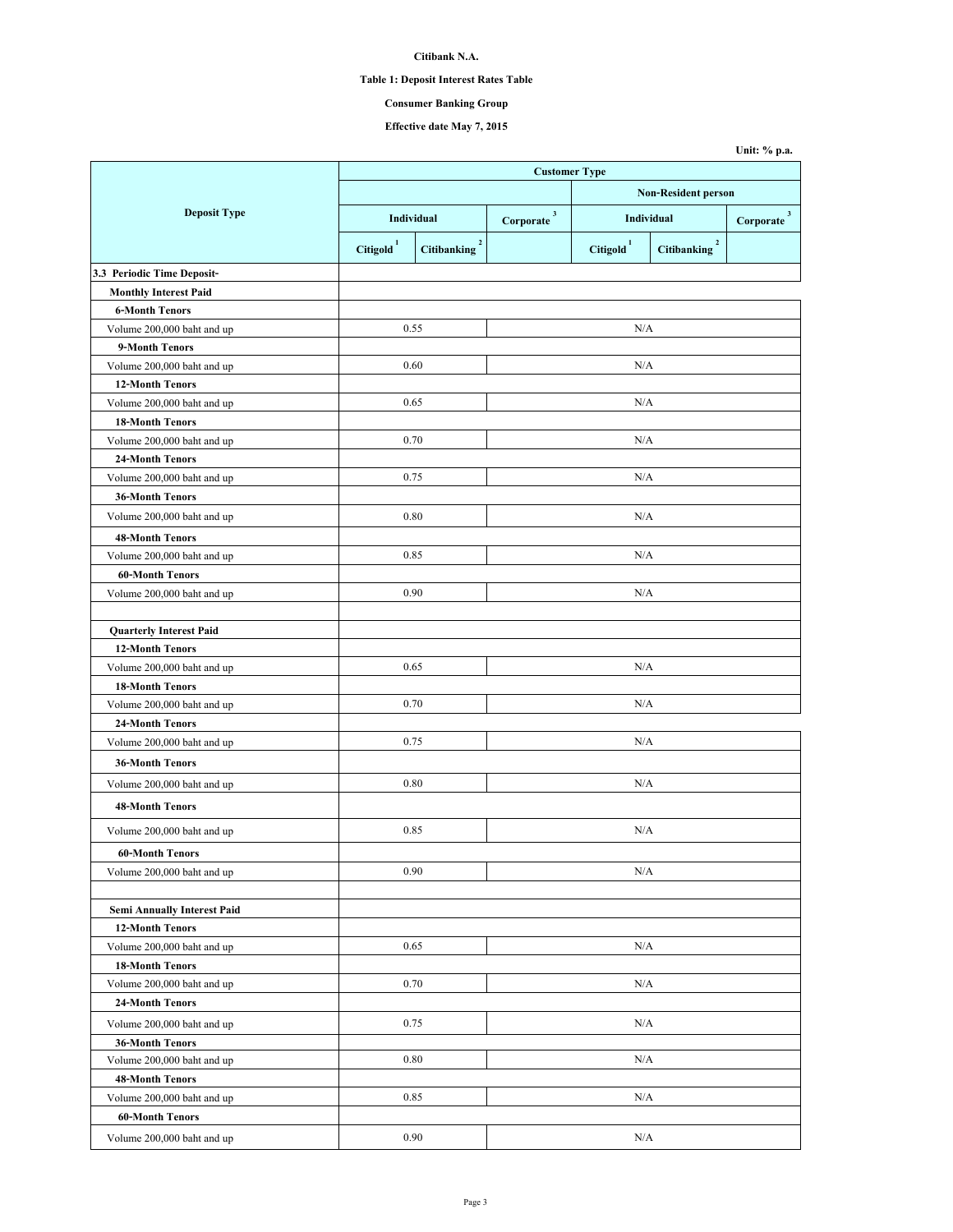# **Table 1: Deposit Interest Rates Table**

# **Consumer Banking Group**

**Effective date May 7, 2015**

|                                       |                       |                                   |                            |                     |                                   | Unit: % p.a.             |
|---------------------------------------|-----------------------|-----------------------------------|----------------------------|---------------------|-----------------------------------|--------------------------|
|                                       |                       |                                   | <b>Customer Type</b>       |                     |                                   |                          |
|                                       |                       |                                   | <b>Non-Resident person</b> |                     |                                   |                          |
| <b>Deposit Type</b>                   |                       | Individual                        |                            |                     | <b>Individual</b>                 | $Corporate$ <sup>3</sup> |
|                                       | Citigold <sup>1</sup> | $\mathbf 2$<br><b>Citibanking</b> |                            | $\text{Citigold}^1$ | $\mathbf 2$<br><b>Citibanking</b> |                          |
| <b>Annually Interest Paid</b>         |                       |                                   |                            |                     |                                   |                          |
| <b>24-Month Tenors</b>                |                       |                                   |                            |                     |                                   |                          |
| Volume 200,000 baht and up            | 0.75                  |                                   |                            | N/A                 |                                   |                          |
| <b>36-Month Tenors</b>                |                       |                                   |                            |                     |                                   |                          |
| Volume 200,000 baht and up            | 0.80                  |                                   |                            | N/A                 |                                   |                          |
| <b>48-Month Tenors</b>                |                       |                                   |                            |                     |                                   |                          |
| Volume 200,000 baht and up            | 0.85                  |                                   |                            | N/A                 |                                   |                          |
| <b>60-Month Tenors</b>                |                       |                                   |                            |                     |                                   |                          |
| Volume 200,000 baht and up            | 0.90                  |                                   |                            | N/A                 |                                   |                          |
| 3.4 Rising Rate Time Deposit -        |                       |                                   |                            |                     |                                   |                          |
| <b>24-Month Tenors</b>                |                       |                                   |                            |                     |                                   |                          |
| Volume 500,000 baht and up            |                       |                                   |                            |                     |                                   |                          |
| 1st 6-month                           | 1.00                  |                                   |                            |                     |                                   |                          |
| 2nd 6-month                           | 1.25                  |                                   |                            |                     |                                   |                          |
| 3rd 6-month                           | 2.50                  |                                   |                            | N/A                 |                                   |                          |
| 4th 6-month                           | 4.00                  |                                   |                            |                     |                                   |                          |
| Effective Interest Rate is 2.19% p.a. |                       |                                   |                            |                     |                                   |                          |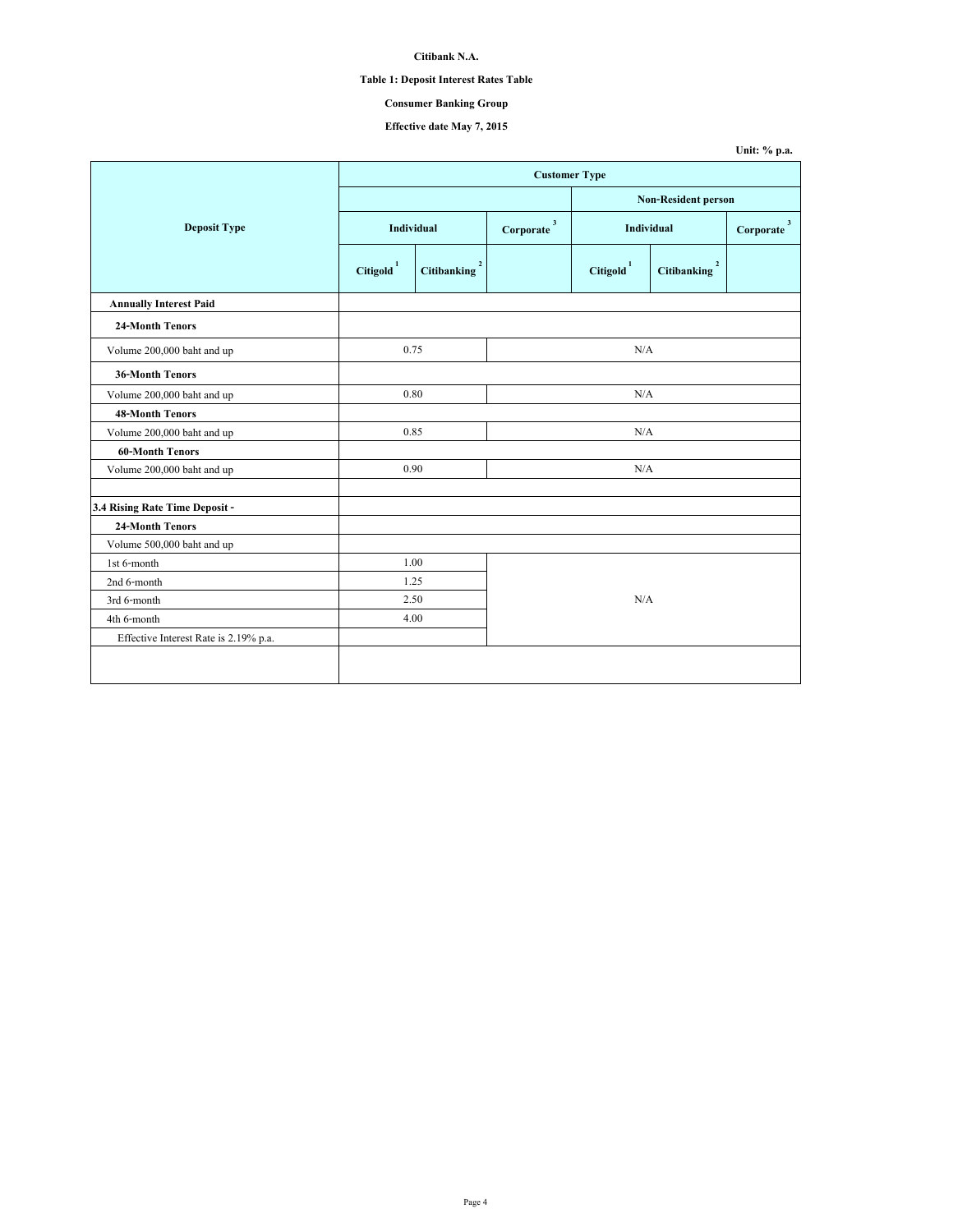# **Table 1: Deposit Interest Rates Table**

# **Consumer Banking Group**

**Effective date May 7, 2015**

|                                       |                     |                               |     |                     |                               | Unit: % p.a.              |  |  |
|---------------------------------------|---------------------|-------------------------------|-----|---------------------|-------------------------------|---------------------------|--|--|
|                                       |                     | <b>Customer Type</b>          |     |                     |                               |                           |  |  |
| <b>Deposit Type</b>                   |                     |                               |     |                     | <b>Non-Resident person</b>    |                           |  |  |
|                                       |                     | Individual                    |     | Individual          |                               | $\mathbf{3}$<br>Corporate |  |  |
|                                       | $\mbox{Citigold}^1$ | $\overline{2}$<br>Citibanking |     | $\text{Citigold}^1$ | $\overline{2}$<br>Citibanking |                           |  |  |
| 3.5 Flexible Time Deposit Enhancement |                     |                               |     |                     |                               |                           |  |  |
| 2.5-Month Tenors (10 weeks)           |                     |                               |     |                     |                               |                           |  |  |
| Volume 200,000 baht and up            |                     | 0.40<br>N/A                   |     |                     |                               |                           |  |  |
| <b>3-Month Tenors</b>                 |                     |                               |     |                     |                               |                           |  |  |
| Volume 200,000 baht and up            |                     | 0.40                          | N/A |                     |                               |                           |  |  |
| <b>6-Month Tenors</b>                 |                     |                               |     |                     |                               |                           |  |  |
| Volume 200,000 baht and up            |                     | 0.45                          |     | N/A                 |                               |                           |  |  |
| 9-Month Tenors                        |                     |                               |     |                     |                               |                           |  |  |
| Volume 200,000 baht and up            |                     | 0.50                          |     |                     | N/A                           |                           |  |  |
| <b>10-Month Tenors</b>                |                     |                               |     |                     |                               |                           |  |  |
| Volume 200,000 baht and up            |                     | 0.50                          |     |                     | N/A                           |                           |  |  |
| <b>12-Month Tenors</b>                |                     |                               |     |                     |                               |                           |  |  |
| Volume 200,000 baht and up            |                     | 0.55                          |     |                     | N/A                           |                           |  |  |
| <b>18-Month Tenors</b>                |                     |                               |     |                     |                               |                           |  |  |
| Volume 200,000 baht and up            |                     | 0.60                          |     | N/A                 |                               |                           |  |  |
| <b>24-Month Tenors</b>                |                     |                               |     |                     |                               |                           |  |  |
| Volume 200,000 baht and up            |                     | 0.65                          |     | N/A                 |                               |                           |  |  |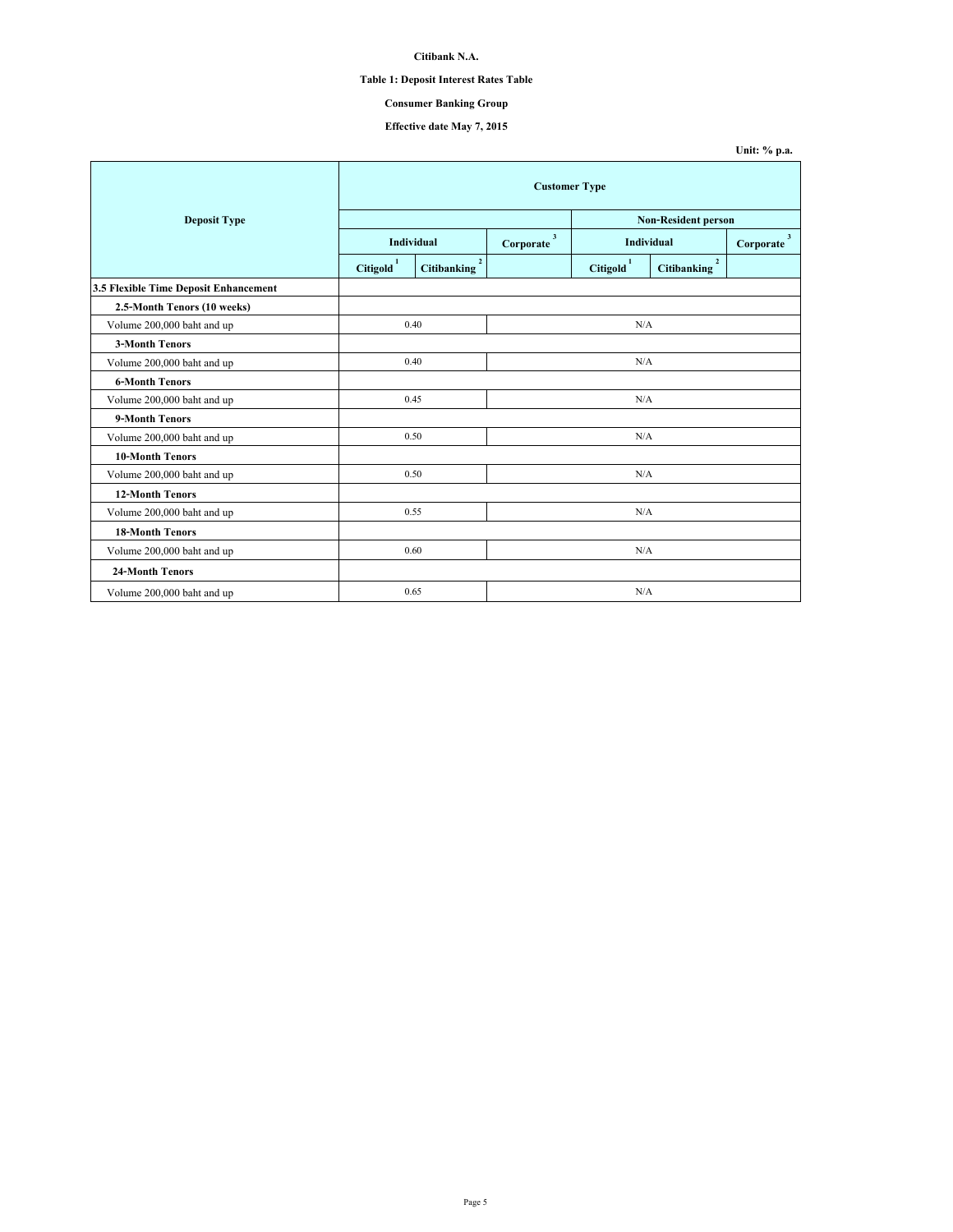#### **Table 1: Deposit Interest Rates Table**

### **Consumer Banking Group**

### **Effective date May 7, 2015**

#### **Remark :**

**Terms and conditions for interest payment.**

- o This table is only for Consumer banking
- Saturday Sunday with the deposit in cash via Cash Deposit Machine as the bank does not provide Teller Counter services, or in case the customer deposit in cheque, Citibank will post the ledger and start to calculate the interest for the mentioned amount on the next business day of the normal banking days on Monday - Friday. In case of the deposit in cheque, the amount will be effective only if the cheque is completely cleared. o For the case that customer opens Current Account or Savings Account, which are the accounts that Citibank specially services on
- o In case of withdrawal before maturity for Normal Time Deposit, Periodic Time Deposit, Rising Rate Time Deposit, Flexible Time Deposit (Original),

Flexible Time Deposit Enhancement and Bill of Exchange, the interest rate will pay according to the condition, or subject to Management Approvals.

- o Terms and conditions for Normal Time Deposit, Periodic Time deposit and Rising Rate Time deposit in case of withdrawal before maturity are as followings:
	- o Deposit length of less than 3 months: No interest payment.
	- o Deposit length of 3 months or more: Citibank will pay interest, based on savings account interest rate on the withdrawal date, but not more than 1% p.a. For accounts with periodic interest payment, Citibank will deduct the excess interest rates paid from the principal amount.
	- o Interest payments are exempted for corporate accounts with withdrawals before the time deposit maturity.
	- o For Rising Rate time deposit accounts with deposit length of 3 months or more, Citibank will pay interest by deducting 1%
- o Interest rate calculations for time deposits are based on non-accumulated interest calculations.
- o For non-resident THB accounts, Citibank will not pay interest rates for all THB saving accounts.
- o For non-resident THB accounts, Citibank will open only Normal Time deposit accounts with 6-month tenors or longer.
- o Savings Plus accounts is a special account with higher interest rates than regular savings accounts; The T&C are the same and referred to the Normal Savings account with effect from 23 July 2012 and onwards, following the terms and conditions on the account opening date.
- o For Online Time Deposit opening, it means that you have reviewed and decided to open this Time Deposit and allowed Citibank to refer to your account opening documents and signature from your existing current account or saving account as reference and evidence for opening this Time Deposit with no exception.
- o Opening of Time Deposit online transaction is available 24 hours. However, the online transaction that has been made after 10:00 p.m. of business days or the online transaction that has been made on weekends or on public holidays will be treated as the transaction with the quoted interest rate of the next business day transaction.
- o Terms and Conditions for Flexible Time Deposit account (Original) are as followings:
	- o Flexibility to partially withdraw cash, allowed after 1 month of deposit, and continue to earn original interest rate on remaining balance at maturity.
- o Partially withdrawal amount up to 50% of initial deposit earns 1.15% p.a. while the amount exceeding 50% earns Citibank Normal Savings rate.

o Terms and Conditions for Flexible Time Deposit Enhancement are as followings:

- o To enable the facility to partially withdraw cash through remote channel, customer is required to open new savings account.
- o For the partial withdrawal within 1 month from deposit date, zero percent interest rates will be given.
- o For partial withdrawal after 1 month or longer, will receive early break interest rate of normal savings interest rate on the withdrawn date.
	- The remaining balance at maturity earns originally agreed interest rate.
- o The aforementioned provisions of Flexible Time Deposit Enhancement are as informed which will be effective as follows:

(a) on May13, 2009 with respect to the customers who open an Flexible Time Deposit Enhancement Account from May 13, 2009 onwards; and

- (b) on June 13, 2009 with respect to the customers who opened an Flexible Time Deposit Enhancement Account before May 13, 2009 whose accounts are matured and renewed/rolled over from June 13, 2009 onwards.
- o Terms and conditions for Non-resident baht accounts
	- o Principals and interests are not under a blanket guaranteed by Deposit Protection Agency Act B.E.2551 which is effective

o Terms and Conditions for Bill of Exchange are as followings:

- o The Bill of Exchange holder is the bank's creditor.
- o Principals and interests are not under a blanket guaranteed by Deposit Protection Agency Act B.E.2551 which is effective August 11, 2008.
- o Please thoroughly study the risks incurred by any factors (e.g. ordinary transfer risk, lost of B/E Certificate, etc.)
	- from Risk Disclosure Statement which will be provided together with Bill of Exchange Certificate.

o Pre-maturity redemption are subjected to the following interest rate penalties: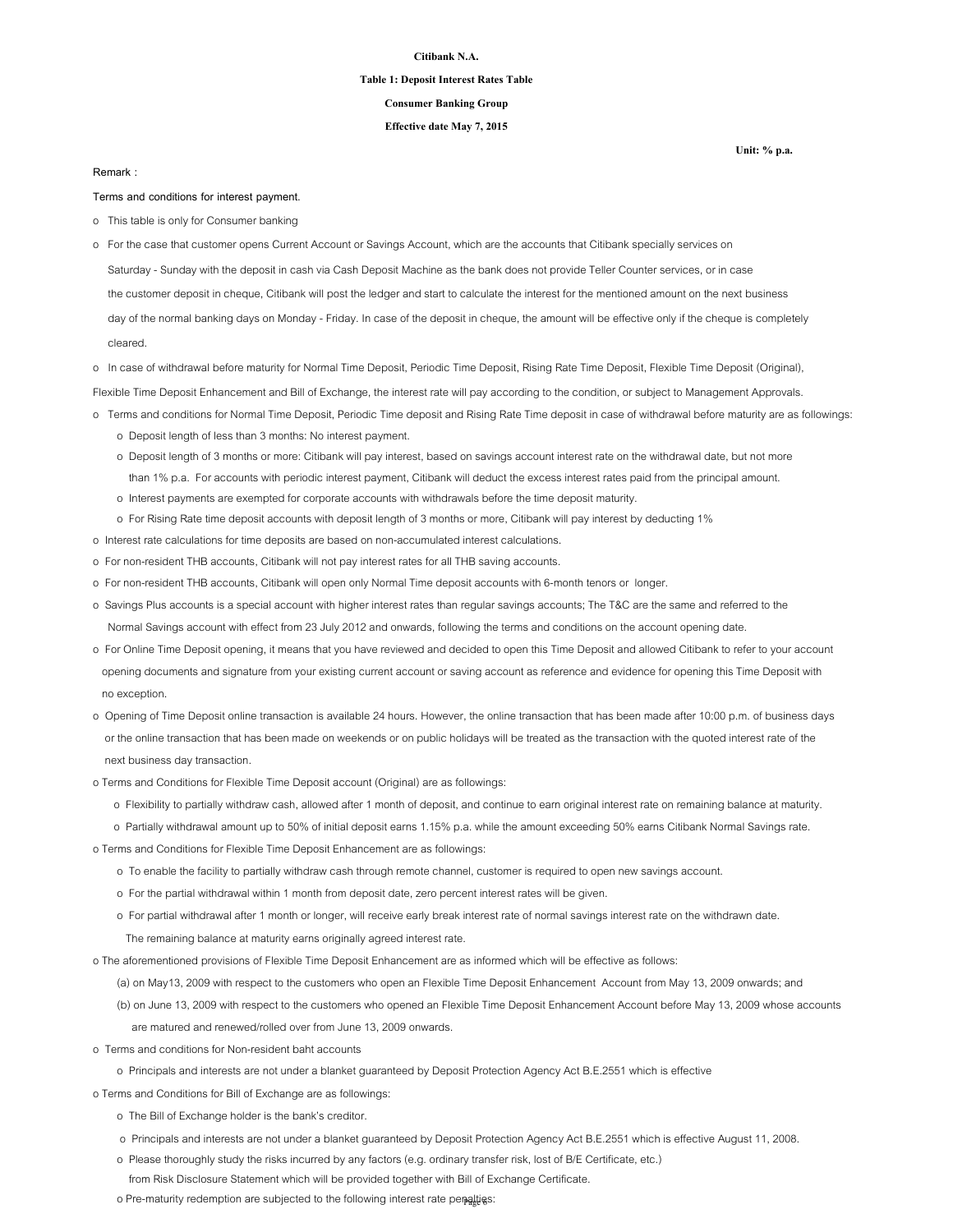# **Table 1: Deposit Interest Rates Table**

## **Consumer Banking Group**

## **Effective date May 7, 2015**

o For tenor of less than 3 months: No interest payment.

o For tenor of 3 months or more: Citibank will pay interest, based on savings account interest rate on the withdrawal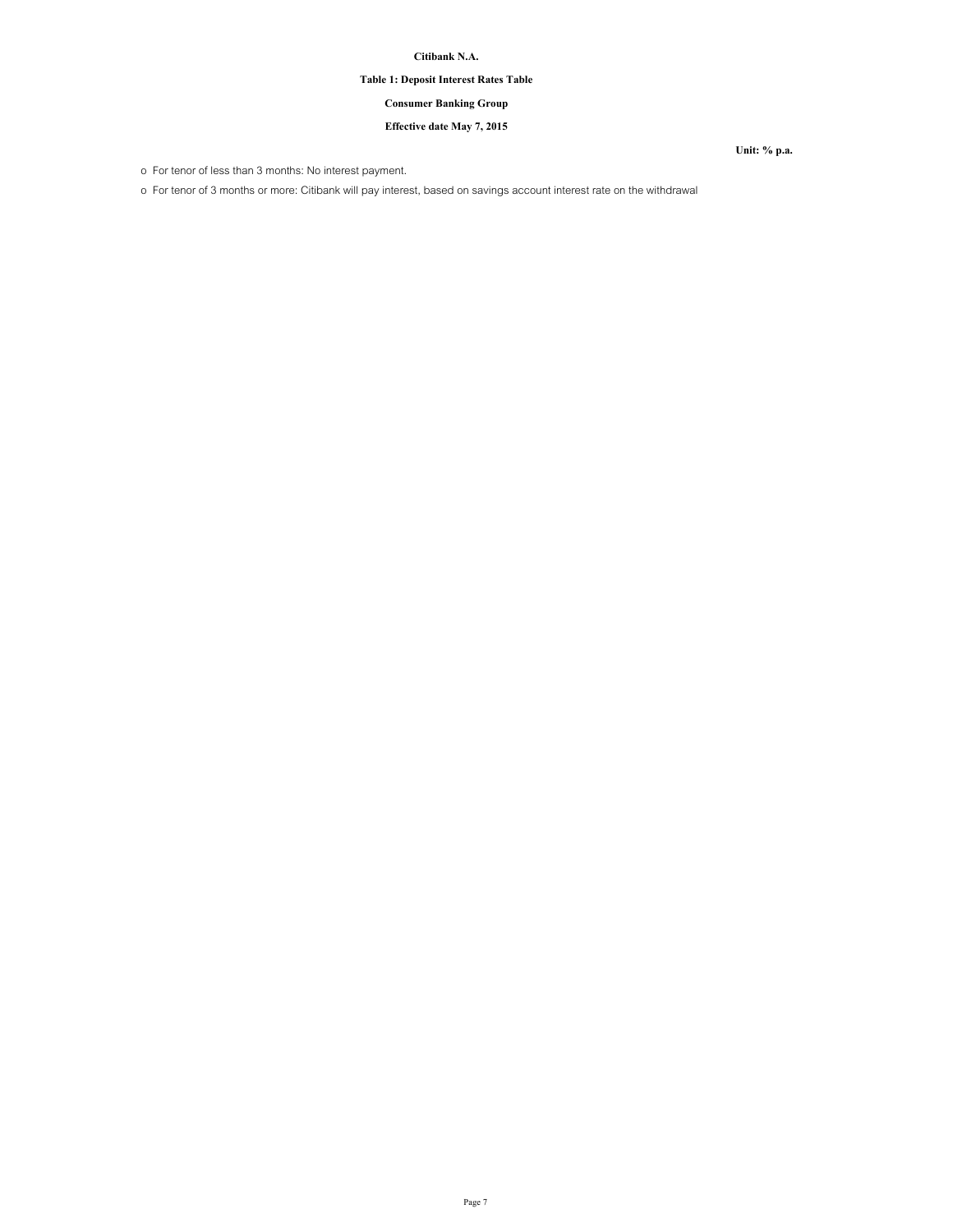#### **Table 1: Deposit Interest Rates Table**

### **Consumer Banking Group**

### **Effective date May 7, 2015**

#### **Other Terms and Conditions**

1. From 1 August 2014 Citigold customers are customers who have sum of Deposit and Investment balance 3 million baht and up. However, Citibank reserves the right to cancel Citigold membership in case that customers have total balance lower than 3 million baht for 12 consecutive months according to Citibank conditions.

2. Citibanking customers are customers who have sum of Deposit and Investment balance 100,000 baht and up. This includes all Citibank and Citigroup staff who have sum of Deposit and Investment balance less than 100,000 baht.

3. Corporate customers are corporate that open accounts with Consumer Banking Group and have sum of Deposit and Investment balance 100,000 baht and up.

4. All Citibank customers will be eligible for interest rate on this Interest Rates Table and will be eligible for additional special rate no more than 0.75% p.a. The special interest is subject to customer's asset under management amount and bank management approval. The mentioned special rate does not apply to auto rollover Time deposit, all types of Saving accounts and Rising Rate Time deposit .

5. Citibank can offer additional interest rate 0.25%p.a.on top of announced interest rate to all Citibank and Citigroup staff. The mentioned special rate does not apply to all types of Saving accounts, Rising Rate Time deposit and auto rollover Time deposit.

6. Volume is total deposit balance of customers and their relatives on a same day.

7. Citibank can offer Citigold interest rate to Citibanking customers who add deposit balance to 2 million baht and up according to the conditions of Citigold customers.

8. Citibank may offer gifts to new customers and on the anniversary program. Annual gifts may be given to all existing customers who eligible to the program under terms and conditions which will be announced and informed to the customers accordingly.

9. Citibank reserves the right to change conditions and interest rates as appropriate which will be in line with economic situation. Citibank will announce for the changes accordingly.

**Authorize Signature…………………….**

**(Vira-anong C. Phutrakul ) Managing Director, Retail Banking Head Announcement date May 6, 2015**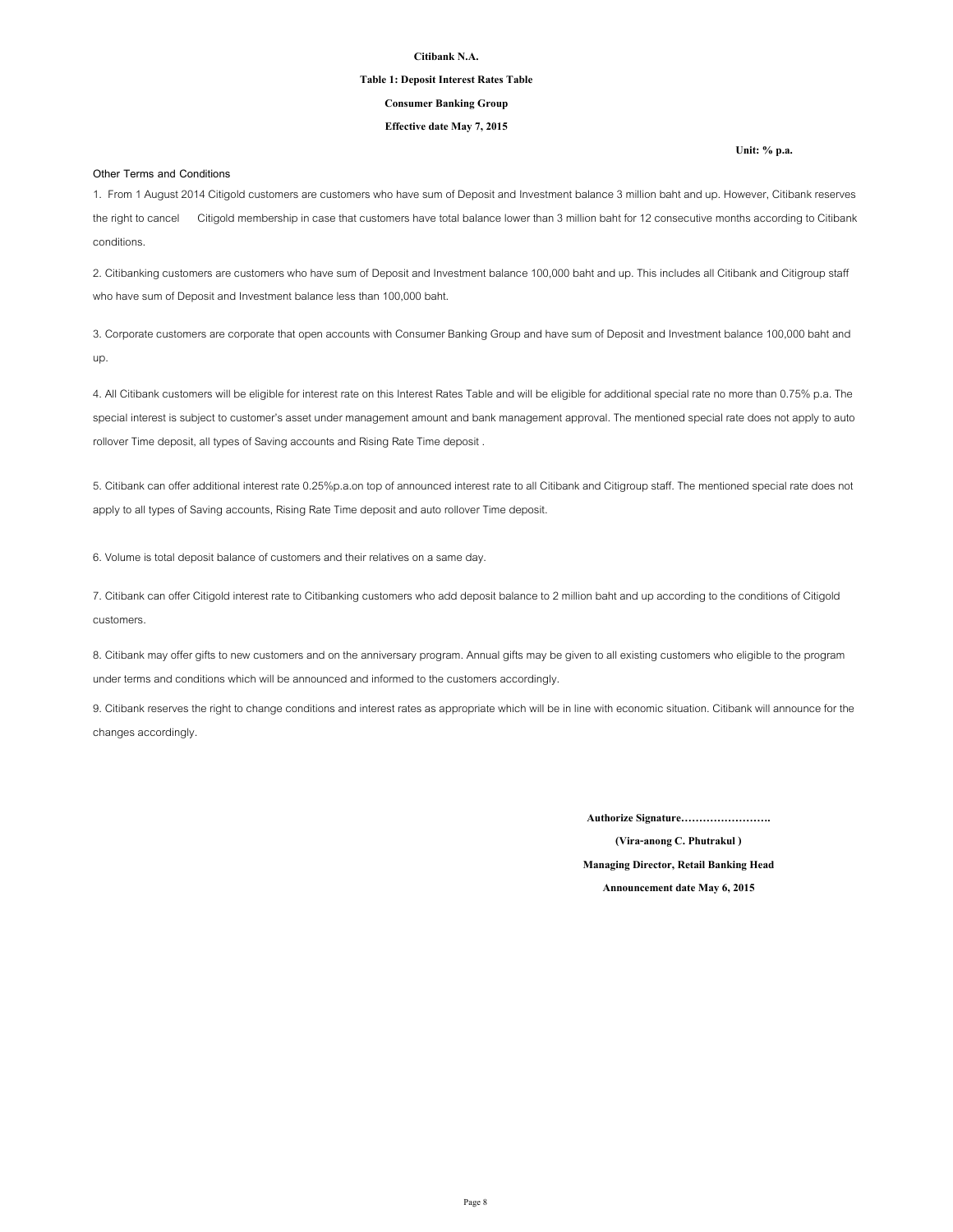| Citibank N.A.                        |                                              |      |              |  |  |  |  |
|--------------------------------------|----------------------------------------------|------|--------------|--|--|--|--|
|                                      | 1/<br><b>Table 2: Lending Interest Rates</b> |      |              |  |  |  |  |
|                                      | <b>Consumer Banking Group</b>                |      |              |  |  |  |  |
| Effective date May 7, 2015           |                                              |      |              |  |  |  |  |
|                                      |                                              |      | Unit: % p.a. |  |  |  |  |
|                                      | <b>A. Reference Interest Rates</b>           |      |              |  |  |  |  |
| 1. Minimum Loan Rate                 | MLR                                          | 7.00 |              |  |  |  |  |
| 2. Minimum Overdraft Rate            | <b>MOR</b>                                   | N/A  |              |  |  |  |  |
| 3. Minimum Retail Rate               | <b>MRR</b>                                   | N/A  |              |  |  |  |  |
| 4. Others (Temporary Overdraft Rate) |                                              | 7.25 |              |  |  |  |  |
|                                      |                                              |      | Unit: % p.a. |  |  |  |  |

| <b>B. Maximum Interest Rates</b> |                                 |                                               |                                     |                                  |  |  |  |  |
|----------------------------------|---------------------------------|-----------------------------------------------|-------------------------------------|----------------------------------|--|--|--|--|
| B(1) Consumer Loan               |                                 | <b>Personel Loan</b>                          | <b>Housing Loan</b>                 | <b>Overdraft with Collateral</b> |  |  |  |  |
|                                  | <b>With Collateral</b>          | <b>Without Collateral</b>                     |                                     |                                  |  |  |  |  |
| 5. Ceiling Rate                  | MLR-0.50% $^{27}$ (Currently is | N/A                                           | MLR-0.50% $^{27}$ (Currently is     | 5.50                             |  |  |  |  |
|                                  | equal to $6.50\%$ )             |                                               | equal to $6.50\%$ )                 |                                  |  |  |  |  |
| 6. Maximum Default Interest Rate | $15.00^{4/}$                    | N/A                                           | 4/<br>15.00                         | N/A                              |  |  |  |  |
|                                  |                                 |                                               |                                     |                                  |  |  |  |  |
| B(2) Commercial Loan             | Overdraft                       | Short Term $\left(\leq 1$ Year) <sup>3/</sup> | Long Term $(>1$ Year) <sup>3/</sup> |                                  |  |  |  |  |
| 7. Ceiling Rate                  | N/A                             | 20.99                                         | 20.99                               |                                  |  |  |  |  |
| 8. Maximum Default Interest Rate | N/A                             | 20.99                                         | 20.99                               |                                  |  |  |  |  |

 **Remark:**

**1/ Exclude the type of credits in which BOT has stipulated the specific criteria.**

**2/ Ceiling rate for Housing Loan approved before year 2011 is 20.32%**

**3/ Product not being offered currently**

**4/ Maximum default interest rate for Housing Loan approved before year 2011 is 45.63%**

**Authorize Signature………………………………….**

 **(Vira-anong C. Phutrakul )**

 **Managing Director, Retail Banking Head**

 **Announcement date May 6, 2015**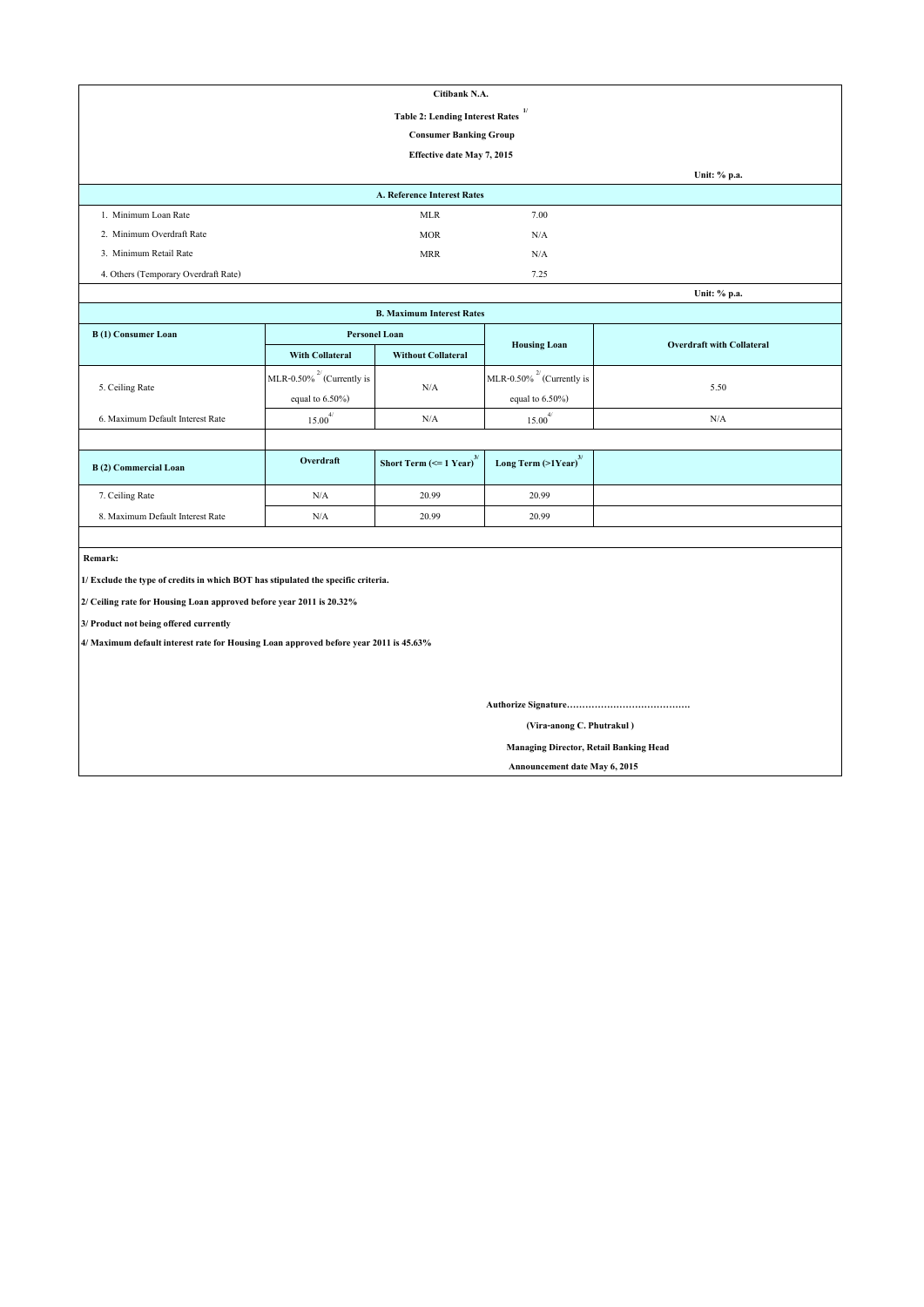| Citibank N.A.                                                                                            |                          |                                                                                   |                                                              |           |  |  |  |  |
|----------------------------------------------------------------------------------------------------------|--------------------------|-----------------------------------------------------------------------------------|--------------------------------------------------------------|-----------|--|--|--|--|
|                                                                                                          |                          | Table 3: Fees/ Charges and Penalty Related to Deposit and Lending and Others Fees |                                                              |           |  |  |  |  |
|                                                                                                          |                          | <b>Consumer Banking Group</b>                                                     |                                                              |           |  |  |  |  |
|                                                                                                          |                          |                                                                                   |                                                              |           |  |  |  |  |
| Effective date May 7, 2015                                                                               |                          |                                                                                   |                                                              |           |  |  |  |  |
| A. Fee related to Deposit $^{\mbox{\scriptsize 3}}$                                                      |                          | <b>Unit: THB</b>                                                                  | 4/<br><b>Remark</b>                                          |           |  |  |  |  |
|                                                                                                          |                          |                                                                                   | Total average balance lower than 3 million baht for Citigold |           |  |  |  |  |
| 1. Below minimum balance account service fee                                                             |                          | 100 THB/Account/month (Charges by Quarter) for Citibanking                        | customer and Total average balance lower than 100,000 baht   |           |  |  |  |  |
|                                                                                                          |                          |                                                                                   | for Citibanking customer                                     |           |  |  |  |  |
| <b>B.</b> Fee related to Lending                                                                         |                          | <b>Unit: THB</b>                                                                  |                                                              |           |  |  |  |  |
|                                                                                                          |                          | Personal Loan                                                                     |                                                              |           |  |  |  |  |
| B (1) Consumer Loan: Actual and reasonable expenses                                                      | With Collateral          | <b>Without Collateral</b>                                                         | <b>Housing Loan</b>                                          | Remark    |  |  |  |  |
| 1. Expenses paid to government authorities i.e.,                                                         |                          |                                                                                   |                                                              |           |  |  |  |  |
|                                                                                                          | 0.05% of loan amount     |                                                                                   |                                                              |           |  |  |  |  |
| 1) Stamp duty                                                                                            | or maximum 10,000        | N/A                                                                               | 0.05% of loan amount or maximum                              |           |  |  |  |  |
|                                                                                                          |                          |                                                                                   | 10,000 baht                                                  |           |  |  |  |  |
|                                                                                                          | baht<br>1% of the loaned |                                                                                   |                                                              |           |  |  |  |  |
|                                                                                                          |                          |                                                                                   | 1% of the loaned amount or                                   |           |  |  |  |  |
| 2) Mortgage Registration Fee                                                                             | amount or maximum        | N/A                                                                               | maximum 200,000 baht                                         |           |  |  |  |  |
|                                                                                                          | 200,000 baht             |                                                                                   |                                                              |           |  |  |  |  |
| 2. Expenses paid to the third or external parties i.e.,                                                  |                          |                                                                                   |                                                              |           |  |  |  |  |
| In general case<br>1) Credit Bureau search fee                                                           | N/A                      | N/A                                                                               | N/A                                                          |           |  |  |  |  |
|                                                                                                          |                          |                                                                                   |                                                              |           |  |  |  |  |
| 2) Collateral Appraisal expenses                                                                         | Maximum 4,000 baht       | N/A                                                                               | Maximum 4,000 baht                                           |           |  |  |  |  |
| 3) Insurance premium                                                                                     | Rate subject to          | N/A                                                                               | Rate subject to insurance company                            |           |  |  |  |  |
|                                                                                                          | insurance company        |                                                                                   |                                                              |           |  |  |  |  |
| 4) Payment fee through other counters/ channels<br>(Bangkok Metropolitan area and Greater bangkok charge |                          | N/A                                                                               |                                                              |           |  |  |  |  |
| per transaction / upcountry charge per transaction (actual                                               |                          |                                                                                   |                                                              |           |  |  |  |  |
| أأأمغممه                                                                                                 |                          |                                                                                   |                                                              |           |  |  |  |  |
| Citibank N.A.                                                                                            | Free                     |                                                                                   | Free                                                         |           |  |  |  |  |
| <b>Bangkok Bank</b>                                                                                      | 20 THB/ 35 THB           |                                                                                   | 20 THB/ 35 THB                                               |           |  |  |  |  |
| Thai Military Bank                                                                                       | 20 THB/ 35 THB           |                                                                                   | 20 THB/ 35 THB                                               |           |  |  |  |  |
| Bank of Ayudhya                                                                                          | 20 THB/ 35 THB           |                                                                                   | 20 THB/ 35 THB                                               |           |  |  |  |  |
| Krung Thai Bank                                                                                          | 25 THB/ 25 THB           |                                                                                   | 25 THB/ 25 THB                                               |           |  |  |  |  |
| Kasikorn Bank<br>Siam Commercial Bank                                                                    | 25 THB/ 35 THB           |                                                                                   | 25 THB/ 35 THB                                               |           |  |  |  |  |
|                                                                                                          | 25 THB/ 40 THB           |                                                                                   | 25 THB/ 40 THB                                               |           |  |  |  |  |
| In default case<br>1) Returned Cheque fee (other commercial banks)                                       | N/A                      | N/A                                                                               | N/A                                                          |           |  |  |  |  |
| 2) Fee for insufficient fund (In case of payment by debiting                                             |                          |                                                                                   |                                                              |           |  |  |  |  |
| from the account of other commercial banks)                                                              | N/A                      | N/A                                                                               | N/A                                                          |           |  |  |  |  |
|                                                                                                          | Maximum 225              |                                                                                   |                                                              |           |  |  |  |  |
| 3) Debt Collection Expenses $^{2/}$                                                                      | baht/billing cycle       | $\rm N/A$                                                                         | Maximum 225 baht/billing cycle                               |           |  |  |  |  |
| 3. Operating cost of commercial bank                                                                     |                          |                                                                                   |                                                              |           |  |  |  |  |
| In general case                                                                                          |                          |                                                                                   |                                                              |           |  |  |  |  |
| 1) Collateral Appraisal expenses                                                                         | N/A                      | $\rm N/A$                                                                         | N/A                                                          |           |  |  |  |  |
| 2) Fee for a new statement requested (for the second copy                                                |                          |                                                                                   |                                                              |           |  |  |  |  |
| or more)                                                                                                 | N/A                      | N/A                                                                               | N/A                                                          |           |  |  |  |  |
| 3) Loan processing fee                                                                                   | Free                     | N/A                                                                               | Free                                                         |           |  |  |  |  |
| In default case                                                                                          |                          |                                                                                   |                                                              |           |  |  |  |  |
| 3) Debt Collection Expenses                                                                              | N/A                      | $\rm N/A$                                                                         | N/A                                                          |           |  |  |  |  |
| B(2) Commerical Loan: Actual and reasonable expense                                                      |                          | Overdraft                                                                         |                                                              | Remark    |  |  |  |  |
| 1. N/A                                                                                                   |                          | N/A                                                                               |                                                              | $\rm N/A$ |  |  |  |  |
|                                                                                                          |                          |                                                                                   |                                                              |           |  |  |  |  |